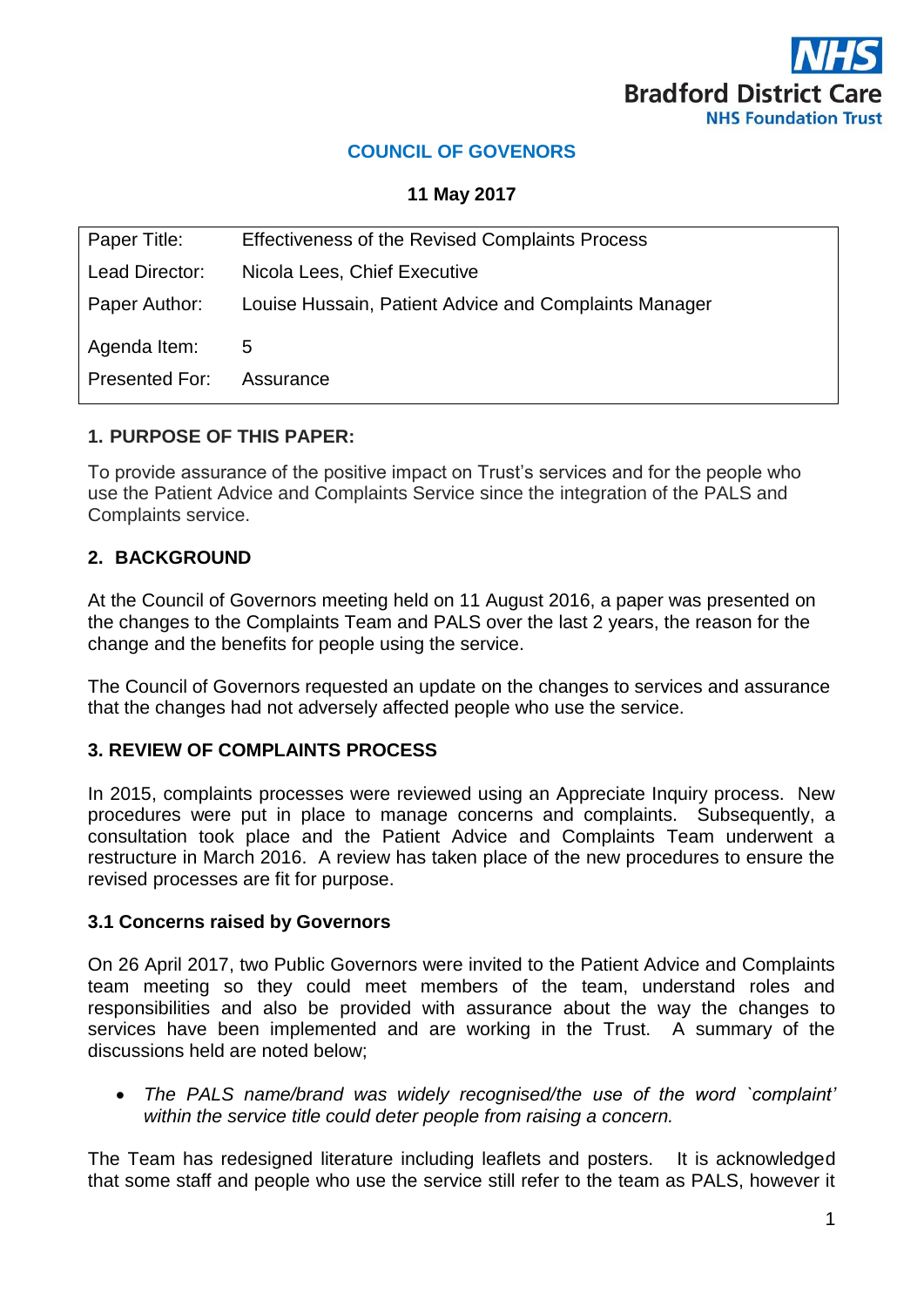was discussed that this is cultural. Newer staff to the Trust do refer to the team as Patient Advice and Complaints, as do Service Users who are new to using our services.

It was also discussed that some of the other Trusts had also integrated the services, and had removed the PALS branding.

The team do not think it has stopped people contacting the service and this is reflected in the report figures where there is an increase in concerns being raised, and successfully being resolved at a local level. There is a noted decrease in the number of enquiries received. This is due to a difference in recording and being a simple signposting enquiry. A copy of the Annual report was shared with the governors who attended the meeting for assurance.

Changes have also been made to the Trust website to make it easier for people wanting to access our services to find out information about this. It is acknowledged that this is still a work in progress and the team will continue to work with the Communication team who are the owners of the Website.

Feedback from people who use the service has been detailed in section 3.2.

*PALS played a key role in preventing concerns leading to complaints.*

The Governors informed the team that there were concerns raised that the service would be more 'reactive', meaning that they would be waiting for complaints to be received before acting on them.

The team were able to offer their assurances around the type of activity that they are involved in. For example:

- Regular attendance at ward and community meetings (weekly)
- Attendance at carer involvement meetings
- Meeting with Service users face to face to hear their concerns and to help resolve concerns.
- Attendance at CMHT Service user meetings.
- Volunteers recently recruited to attend the wards. This project will be piloted at Lynfield Mount for 6 months.
- Regular representation at, and reports to, governance meetings at Service and locality level.
- Supporting staff in local resolution meetings.
- Meeting with Service users face to face to hear their concerns and to help resolve concerns.

The team was also proud of their relationships with Carers organisations and Advocacy groups and had received good feedback.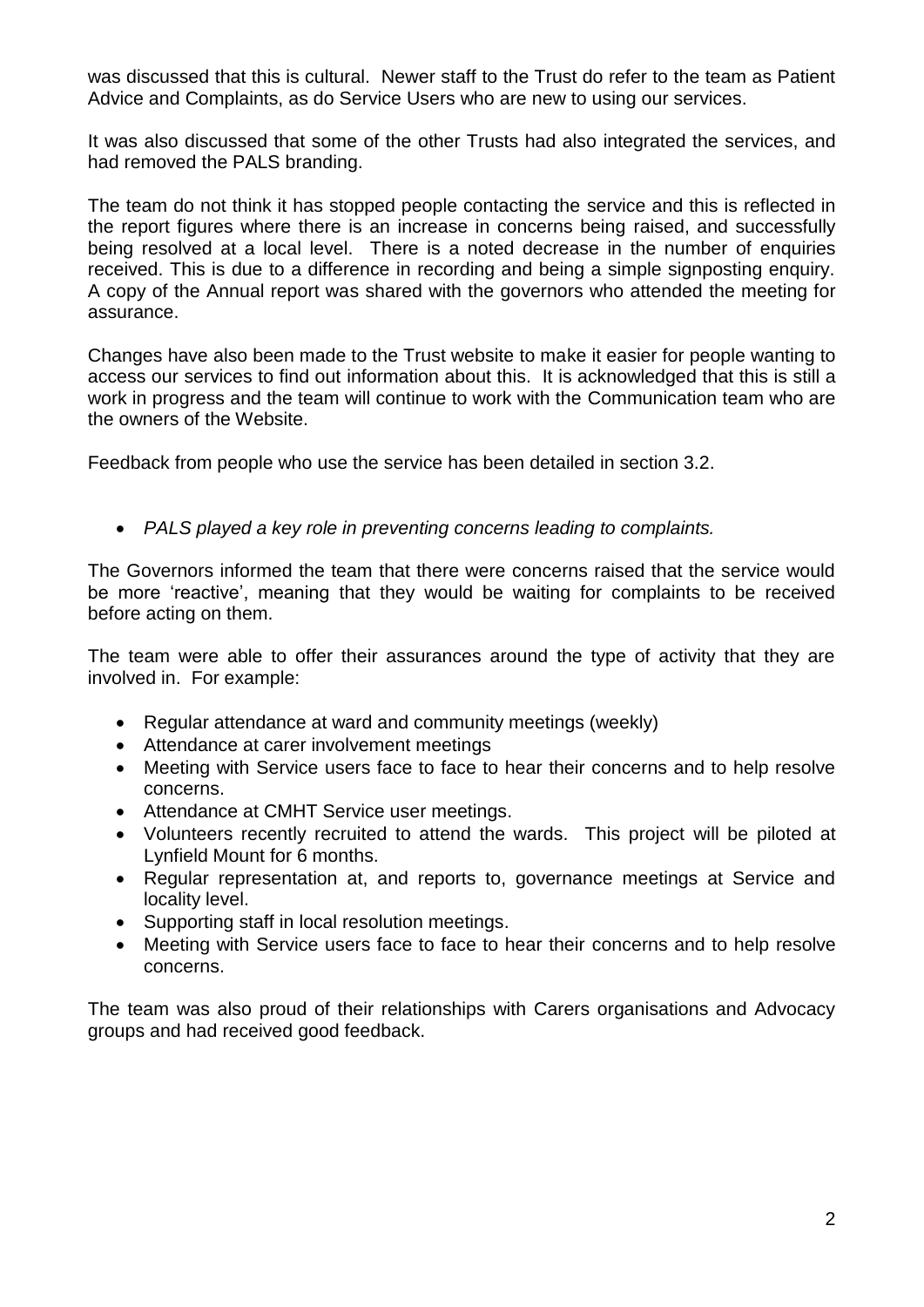*It was important that the Trust consider how it might capture views from those people that did not feel able to raise a complaint.*

A piece of work has recently been undertaken with young people as it was identified that they are a group that do not raise concerns. The team is piloting new ways of contacting with CAMHS service users. Barnardo's has also been involved in this work. The young people had lots of ideas including communication via social media and phone applications such as `snapchat' and `whatsapp'. The team is piloting new ways of contacting the Trust, working closely with Child and Adolescent Mental Health Services (CAMHS) to explore the use of non-standard ways of receiving communications about complaints and concerns.

 *Governors should be provided with information about: any trends and themes arising from complaints.*

Reports on Themes and trends are reported to the Quality and Safety Committee and the CCG's. Annual reports on themes and trends are available on the Trust website. The Governors also confirmed they receive performance indicators which highlight numbers of complaints received and areas of concerns.

*Governors should have been consulted about the amalgamation.*

Whilst this could not be fully addressed it was suggested that the changes to the service had been planned and the processes were being undertaken before the Governors were fully established in post.

#### **3.2 Feedback from complainants and staff**

Complainants' feedback about the process is obtained using questionnaires, although feedback is also often obtained in face to face discussions/telephone calls with the case handler. Questionnaires are only sent when a formal complaint has been made. Additional feedback for locally resolved concerns is recorded in the case file e.g. where the complainant contacted the case handler or investigator to feedback.

Staff Feedback is captured using survey monkey. Feedback was also obtained in a meeting attended by Team Managers (although the invite was extended to staff of all levels involved in complaints).

#### Feedback from Complainants

This feedback has been mostly positive:

- The support received from the Case Handler, especially around level of communication;
- The explanations they receive and the outcome;
- The transparency the complaint is handled with;
- Speed of responses to local concerns;
- Concerns have been taken seriously and they have been listened to;
- Complainants are pleased with outcome and actions taken to address the issue;